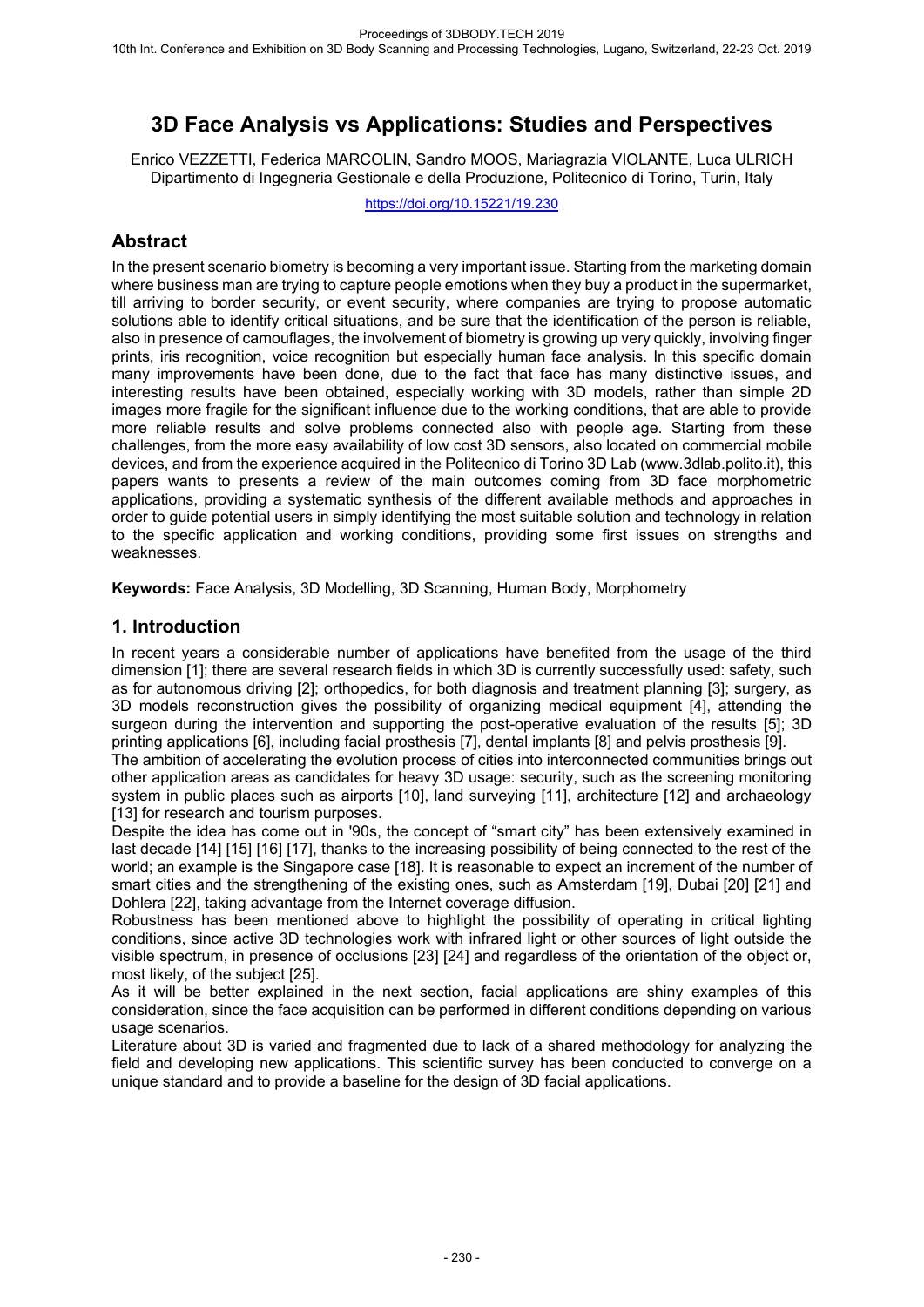# **2. 3D Face Analysis Applications Scenario**

The opportunity of understanding and extracting information from human face has interested many researchers in past decades, giving birth to a new discipline called "Face Perception" [26]. Human brain has the ability of figuring out characteristics such as identity, age, sex and mood [29] [30] [31], a skill that infants already possess from birth [27] and develops during growth [28].

Since the recent spread of Computer Vision outcomes have highlighted that the utilization of technologies able to emulate human behavior is desirable, the idea of automatizing face perception process has come up. Nevertheless, human brain functioning is highly complex and nowadays the possibility of reconstructing a model able to reply its behavior is remote. That explains why, in literature, all the applications related to the automatic recognition of specific features on human face are studied individually.

At present the main 3D facial applications could be considered: *Face Detection, Face Recognition*, with the two declinations in *Face Authentication* and *Face Identification*, and *Face Expression Recognition*. *Face Detection* aims to detect a face shape inside an image or inside a frame in the case of a video stream. There exists various 2D techniques [32], that aim to achieve a good trade-off in terms of accuracy and speed. Some common operations are to localize and discard the background for improving computational speed focusing on the area of the image that carries the relevant information, normalizing the image with rotation and scaling operations not to reject false negatives and finally extracting the facial features necessary for face Detection [33]. 3D techniques [34] [35] [36] benefit of the intrinsic advantages in using the depth information, such as lighting, pose and occlusion independence. This is the family of methods considered in this paper for the sake of robustness, an essential characteristic for real-time video data streams.

*Face Recognition* aims to recognize a face detected into an image or into a frame, comparing it with another face or with a set of faces contained into a database.

*Face Authentication* belongs to biometric systems, that are solutions implemented to control the access to a private area using specific features of individuals [37] and it is not uncommon that information obtained with different biometric systems are often fused together to further improve robustness [38]. Fingerprints [39] and iris scans [40] are two of the most famous biometric systems for recognizing a person, but Face Authentication is becoming a more and more common solution in the case of identity certification for personal devices, especially for laptops and smartphones [41], and to fulfil payments. The high degree of security requested to protect a personal device implicates the need of a great deal of skill in the recognizing process and consequently high-quality images to analyse facial features and to minimize false positives and false negatives.

*Face Identification* refers to that variety of applications performing Face Recognition without authentication purposes. Some examples can be found in the fields of security, for criminals identification [42], marketing, to target specific customers or at least some of their features such as age and gender [43], and healthcare, for a health monitoring through a comparison between the current status of a patient and an image of the same patient in good health [44]. In Face Identification applications images or frames must be accurate enough to compare different facial features, the result must be provided in a reasonable time, the frame-rate should be sufficiently high to detect all the people in the camera field of view, especially those ones in motion, and an adequately wide operating range to accomplish the target if working on a video data flow.

*Face Expression Recognition* aims to understand human emotion by observing different parts of the face and analyzing the Action Units proposed by Paul Ekman in his works [45] [46]. Face Expression Recognition is a critical task since some expressions are ambiguous and difficult to be recognized even by a human observer. Landmarks analysis is the basis of this application, so input images quality should offer a resolution good enough to identify them and to perform further analysis.

The need of such an application is due to the spread of the concept of human-computer interaction in a variety of fields [47]: marketing [48], affect sensitive televisions [49], videogames [50], psychiatry [51]. One of the most important fields of application is robotics, because of the increasing demand of having robots able to understand human's mood, so that they can become part of human's life fully-fledged.

### **3. 3D Devices Benchmarking**

The interest in the applications mentioned above has received a further impulse since the advent of low-cost 3D sensors, i.e. devices able to detect the third dimension. The Microsoft Kinect release on the market in 2010 is one of the milestones related to the diffusion of these devices. This sensor has been projected and developed for the specific purpose of recognizing human body actions to perform an original type of human-machine interaction aimed at controlling characters, vehicles or whatever object movements inside a videogame.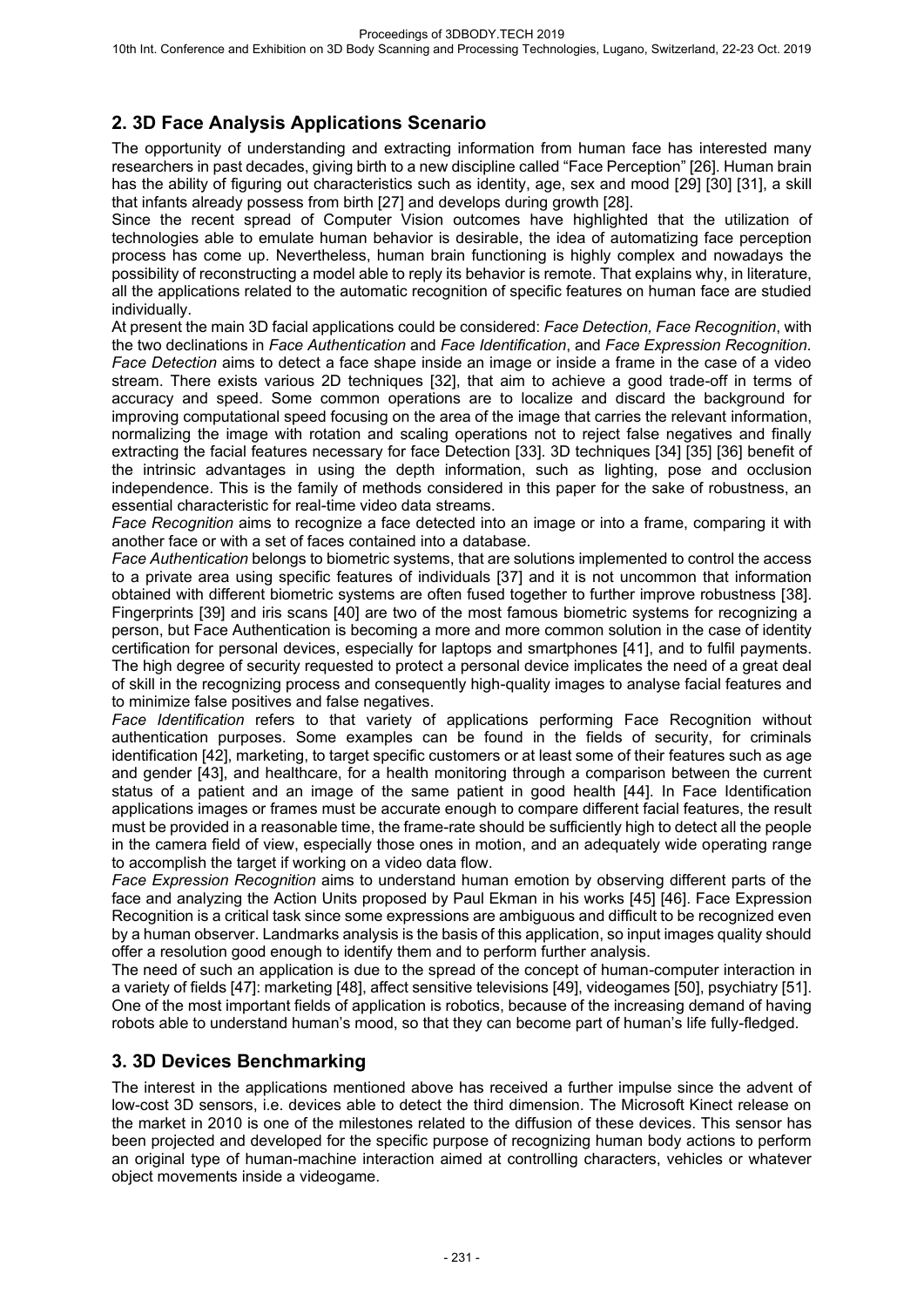Several types of 3D sensors have been released on the market during last years and technology is the most suitable characteristic for grouping up sensors according to the similarity of their main parameters (fig. 1).



*Fig. 1. 3D Sensor Technology* 

*Passive stereo* requires the presence of at least two cameras for acquiring different images of the same object or environment from different points of view [52]. To understand the distance of each point detected by this type of camera, the triangulation (or computational stereopsis) process must be performed, solving the so-called correspondence problem. Given the camera parameters calibration, the conjugate points, i.e. the two pixels representing the same point on the scene that are positioned on the two different acquired frames, must be found. The main drawback of stereo cameras is the need of a scene lacking occlusions, therefore the shape of the object can be detected from both the cameras, and this is not trivial, since the object geometry can be complex enough that some parts are visible from a camera and hidden to the other one, such as alae, namely the two points that lie on the right and on the left of the nose and are commonly considered the landmarks for computing nose width. Nevertheless, if the scene is featureless, the occlusions will not exist, but a solution for the correspondence problem will not be easy to find, so a suitable scene is required to use properly this technology.

*Structured light* depth cameras have been studied to overcome the issue of reliability of correspondences [53]. If there are two or more cameras filming an object, however close they may be, they will frame different parts of the object and not all the points of the object will be visible from all the cameras. Furthermore, if cameras are too close each other, disparity will not be large enough to make the triangulation process possible.The technology consists in projecting a pattern on the object using a transmitter and, successively, evaluate the deformation of the pattern on the object detected by a transmitter. This solution allows to put transmitter and receiver close each other, since the distance is computed without the need of the disparity and consequently the occlusions issue is minimized. The projected pattern can assume different configurations to perform the correspondences estimation according to design concepts. Adopted strategies are wavelength multiplexing, range multiplexing, temporal multiplexing and spatial multiplexing.

*Time of Flight (ToF)* cameras have been considered only professional-grade until Microsoft released the second version of the Kinect, commonly mentioned as Kinect v2 or Kinect One, since it has been developed for being used with the Microsoft X-Box One console, contrary to the Kinect v1 developed for X-Box 360. This technology relies on the knowledge of the light speed in the air. Distances can be evaluated projecting an electromagnetic wave on the scene and computing the time in which it has been received from the receiver. A remarkable advantage of this technology is the opportunity to put transmitter and receiver closer than the transmitter and the receiver needed for structured light depth cameras. Moreover, ToF sensors can reach considerable framerate, making them suitable for real-time applications [54].

*Active stereo* is a vision technique in which stereo and structured light, or laser, are combined to benefit of the advantages of both the technologies [55]. A 3D sensor built according to this technology is equipped with two outdistanced cameras and a projector between them, usually working in IR spectrum. This solution allows to improve accuracy in 3D detection and, above all, permits to extend the operating range.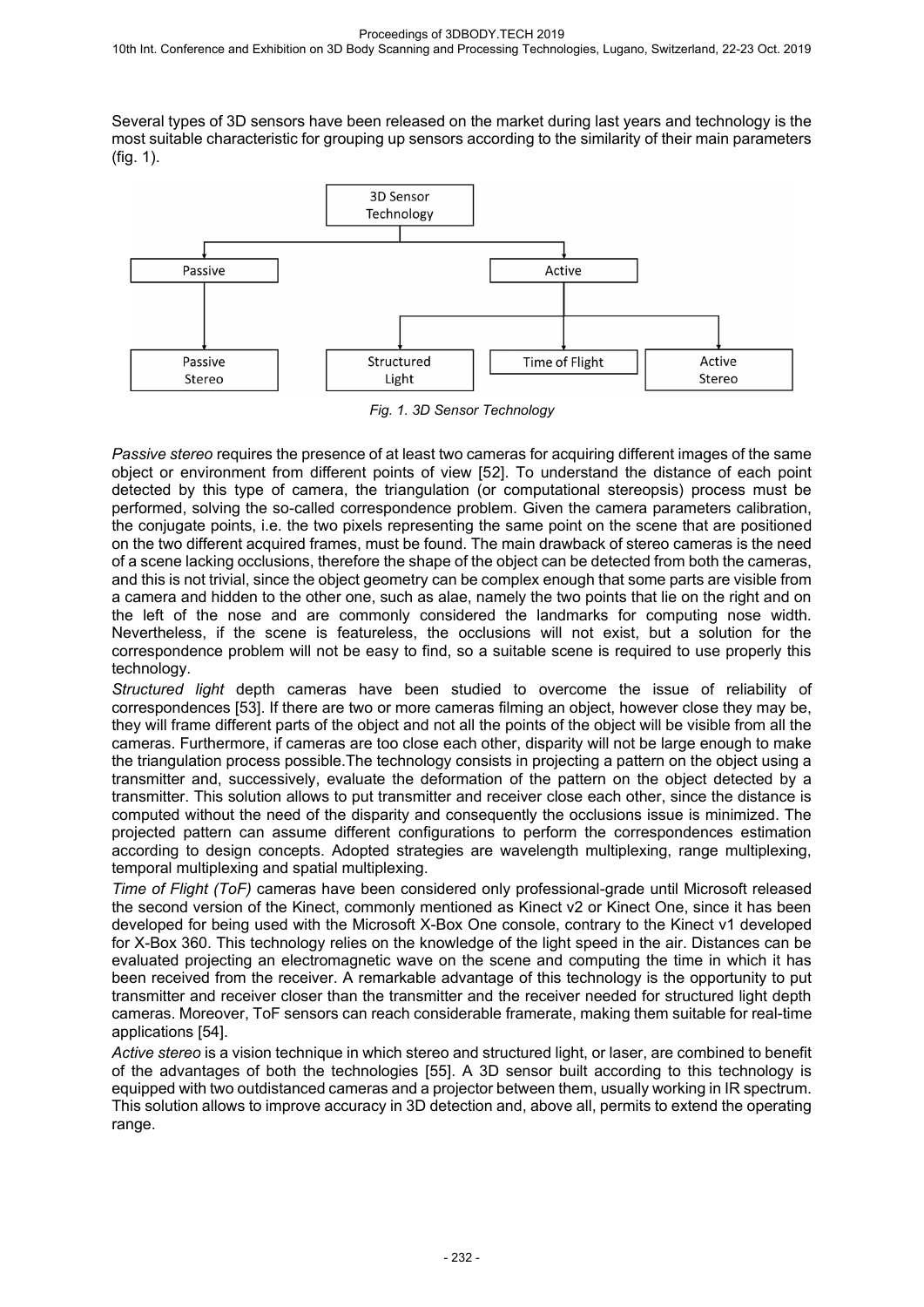## **3. Results and Discussion**

A benchmarking among 3D sensors technologies has been done evaluating the parameters available both in literature and in datasheets. Parameters taken into consideration are:

- *Resolution*: horizontal and vertical number of pixels
- *Framerate*: number of images captured in one second (FPS, Frames Per Second)
- *Minimum distance*: this parameter establishes the lowest gap for sensor functioning
- *Maximum distance*: this parameter establishes the greatest gap for sensor functioning
- *Range*: difference between minimum distance and maximum distance
- *Field of view*: this parameter indicates the part of the scene visible through the sensor
- *Size*: sensors dimensions.

For each Face Analysis application explained in the section 2 some guidelines have been produced in order to provide a starting point for identifying the most suitable solution in relation with the face analysis specific application domain. In Face Detection the analysis accuracy is less important than in the other facial applications since it is easier to detect a face in a scene than to perform identification algorithms. Moreover, flexibility should be a strength point for this application, so that it can work in all range, light, pose and occlusions situations. The minimum error rate in Face Authentication is required. User is aware of the sensitivity of this application so that real-time is not strictly required, but speed should be high enough to guarantee a good unblocking mechanism. Face authentication requires to council the accuracy for face analysis and the robustness to work in different range, light, pose and occlusions situation. Close distance is not considered so relevant since Face Identification is different from Face Authentication. Face expression recognition shows a scenario very similar to Face Identification in relation to the fact that the working conditions are very closed each other. From the results coming from the analysis it is possible to report that ToF cameras are the best in terms of long range operating functioning, but this strength is not feasible for facial applications, and they are weaker than other technologies in terms of resolution, this is the reason why it is the worst choice for the considered facial applications. Passive stereo technology has resulted to be the most suitable choice for Face Detection applications, due to high resolution and remarkable maximum operating functioning distance, followed by the active stereo technology and, in third position, by structured-light cameras, because of their too poor maximum operating functioning distance. The situation is inverted in Face Authentication. Since minimum distance is the most important parameter, together with the resolution, the excellent minimum operating functioning distance of structured-light technology has resulted to be the best for this application. It is mandatory to observe that an active stereoscopy sensor seems to be the best at close range, but this is false to a broader set of sensors. Since active stereoscopy is the most recent technology, it is wise to bear in mind this result, but the time is not yet ripe to claim that it is the best one for close-range applications and, consequently, Face Authentication. Face Identification and Face Expression Recognition have resulted to be similar in terms of qualitative requirements, in fact the shapes of their technical specifications relative importance are really close each other. Active stereoscopy is the most suitable technology for these applications, because of the presence of good resolution both at close distance and long-distance operating functioning at the same time. Passive stereoscopy is the second-best choice, thanks to its very high resolution and operating functioning at high distance, that is more relevant with respect to close distance.

### **References**

- [1] P. Henry, M. Krainin, E. Herbst, X. Ren and D. Fox, "RGB-D mapping: Using Kinect-style depth cameras for dense 3D modeling of indoor environments," The International Journal of Robotics Research, vol. 31, no. 5, pp. 647-663, 2012.
- [2] X. Chen, H. Ma, J. Wan, B. Li and T. Xia, "Multi-View 3D Object Detection Network for Autonomous Driving," IEEE CVPR, vol. 1, no. 2, p. 3, 2017.
- [3] S. Yarboro, P. H. Richter and D. M. Kahler, "The evolution of 3D imaging in orthopaedic trauma care," Der Unfallchirurg, vol. 120, no. 1, pp. 5-9, 2017.
- [4] I. Valverde, G. Gomez, A. Gonzalez, C. A. A. Suarez-Mejias, J. F. Coserria, S. Uribe, T. Gomez-Cla and A. R. Hosseinpour, "Three-dimensional patient-specific cardiac model for surgical planning in Nikaidoh procedure," Cardiology in the Young, vol. 25, no. 4, pp. 698-704, 2015.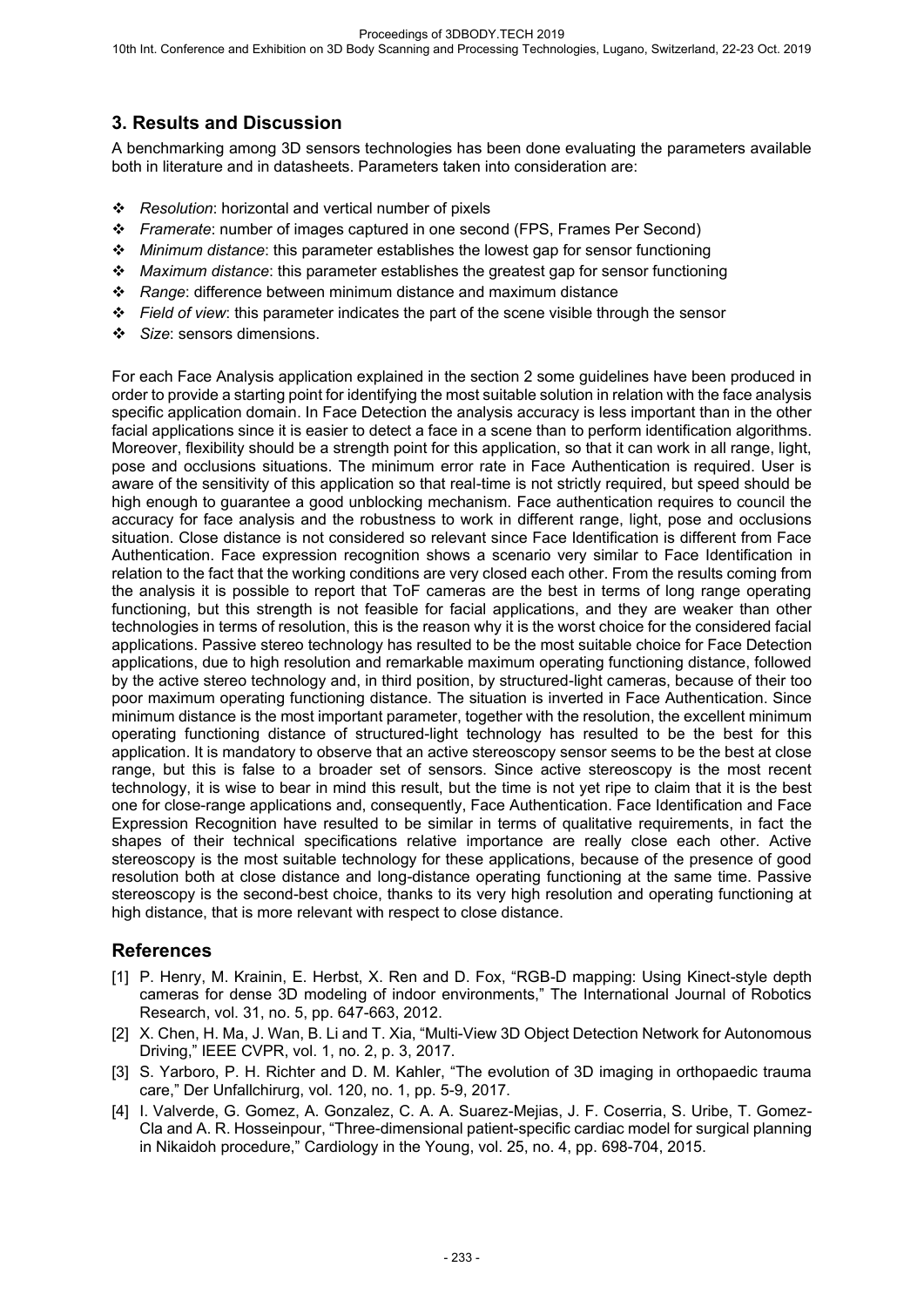- [5] N. Nawana, W. C. Horton, W. J. Frasier, M. O'neil, R. E. Sommerich, J. DiPietro and M. Parsons, "Medical robotics and computer-integrated surgery," Springer handbook of robotics, pp. 1657-1684, 2016.
- [6] M. P. Chae, W. M. Rozen, P. G. McMenamin, M. W. Findlay, R. T. Spychal and D. J. Hunter-Smith, "Emerging applications of bedside 3D printing in plastic surgery," Frontiers in surgery, vol. 2, p. 25, 2015.
- [7] M. Mohammed, J. Tatineni, B. Cadd, P. Peart and I. Gibson, "Applications of 3D topography scanning and multi-material additive manufacturing for facial prosthesis development and production," Proceedings of the 27th Annual International Solid Freeform Fabrication Symposium, pp. 1695-1707, 2016.
- [8] A. Dawood, B. M. Marti, V. Sauret-Jackson and A. Darwood, "3D printing in dentistry," British dental journal, vol. 219, no. 11, p. 521, 2015.
- [9] M. Boffano, P. Pellegrino, N. Ratto, M. Giachino, U. Albertini, A. Aprato, E. Boux, G. Collo, A. Ferro, S. Marone, A. Massè and R. Piana, "Custom-made 3D-printed pelvic prosthesis: is it a safe option for the limb salvage in tumours and catastrophic total hip arthroplasty failures?," Orthopaedic Proceedings, vol. 100, no. SUPP\_5, p. 93, 2018.
- [10] D. Robertson, D. G. Macfarlane, R. I. Hunter, S. L. Cassidy, N. Llombart, E. Gandini, T. Bryllert, M. Ferndahl, H. Lindstrom, J. Tenhunen, H. Vasama, J. Huopana, T. Selkala and A.-J. Vuotikka, "High resolution, wide field of view, real time 340GHz 3D imaging radar for security screening," Passive and Active Millimeter-Wave Imaging XX, vol. 10189, 2017.
- [11] S. Siebert and J. Teizer, "Mobile 3D mapping for surveying earthwork projects using an Unmanned Aerial Vehicle (UAV) system," Automation in Construction, no. 41, pp. 1-14, 2014.
- [12] M. Kedzierski and A. Fryskowska, "Terrestrial and aerial laser scanning data integration using wavelet analysis for the purpose of 3D building modeling," Sensors, vol. 14, no. 7, pp. 12070-12092, 2014.
- [13] M. Forte, "3D archaeology: new perspectives and challenges the example of Çatalhöyük," Journal of Eastern Mediterranean Archaeology & Heritage Studies, vol. 2, no. 1, pp. 1-29.
- [14] R. G. Hollands, "Will the real smart city please stand up? Intelligent, progressive or entrepreneurial?," City, vol. 12, no. 3, pp. 303-320, 2008.
- [15] C. Harrison and I. A. Donnelley, "A theory of smart cities," Proceedins of the 55th Annual Meeting of the ISSS-2011, Hull, UK, vol. 55, no. 1, 2011.
- [16] C. Ratti and A. Townsend, "The social nexus," Scientific American, vol. 305, no. 3, pp. 42-49, 2011.
- [17] M. Angelidou, "Smart city policies: A spatial approach," Cities, vol. 41, pp. S3-S11, 2014.
- [18] A. Mahizhnan, "Smart cities: the Singapore case," Cities, vol. 16, no. 1, pp. 13-18, 1999.
- [19] A. Cocchia, "Smart and digital city; A systematic literature review," Smart city, pp. 13-43, 2014.
- [20] M. S. Khan, M. Woo, K. Nam and P. K. Chathoth, "Smart City and Smart Tourism: A Case of Dubai," Sustainability, vol. 9, no. 12, p. 2279, 2017.
- [21] M. J. Kaur and P. Maheshwari, "Building smart cities applications using IoT and cloud-based architectures," in International Conference on Industrial Informatics and Computer Systems, 2016.
- [22] A. Datta, "New urban utopias of postcolonial India: Entrepreneurial urbanization'in Dholera smart city, Guajarat," Dialogues in Human Geography, vol. 5, no. 1, pp. 3-22, 2015.
- [23] E. Vezzetti, F. Marcolin, S. Tornincasa, L. Ulrich and N. Dagnes, "3D geometry-based automatic landmark localization in presence of facial occlusions," Multimedia Tools and Applications, pp. 1- 29, 2017.
- [24] N. Dagnes, E. Vezzetti, F. Marcolin and S. Tornincasa, "Occlusion detection and restoration techniques for 3D face recognition: a literature review," Machine Vision and Applications, pp. 1-25, 2018.
- [25] A. W. Young, E. De Haan and R. Bauer, "Face perception: A very special issue," Journal of neuropsychology, vol. 2, no. 1, pp. 1-14, 2008.
- [26] J. Morton and M. H. Johnson, "CONSPEC and CONLERN: a two-process theory of infant face recognition," Psychological review, vol. 98, no. 2, pp. 164-181, 1191.
- [27] Fantz, "The origin of form perception," Scientific American, vol. 204, no. 5, pp. 66-73, 1961.
- [28] V. Bruce and A. Young, In the eye of the beholder: the science of face perception, Oxford university press, 1998.
- [29] J. Meadows, "The anatomical basis of prosopagnosia," Journal of Neurology, Neurosurgery & Psychiatry, vol. 37, no. 5, pp. 489-501, 1974.